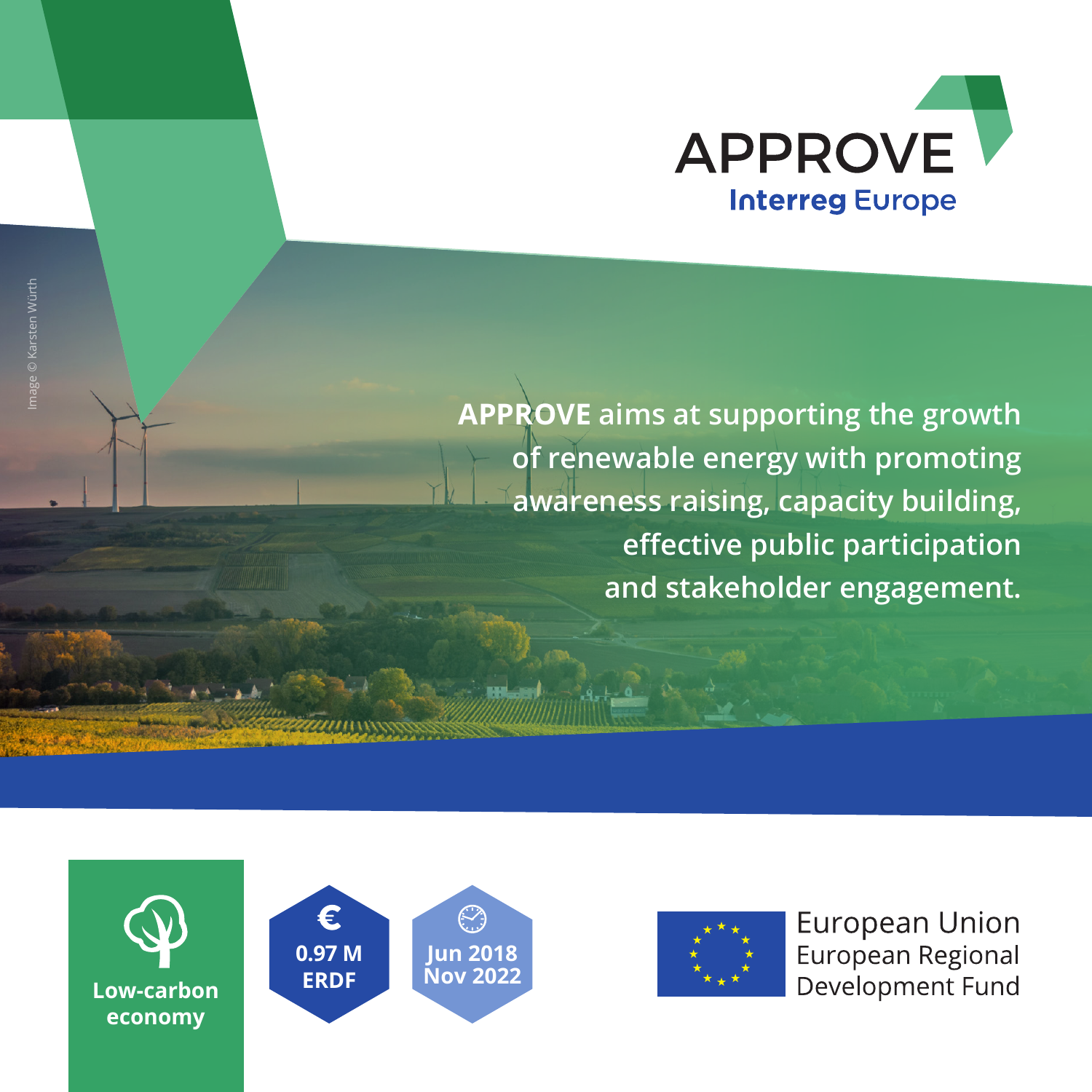# **About APPROVE**

The objective of APPROVE is to improve the policies of four different European regions for the promotion of renewable energy, tackling existing **barriers** such as low level of knowledge in the general public, lack of expertise of proponents and civil servants dealing with permitting procedures, issues of public opposition within approval procedures.

In line with the revised Renewable Energy Directive, APPROVE will consider **awareness raising, capacity building, participation and stakeholder engagement** as ways to enable and promote renewables.

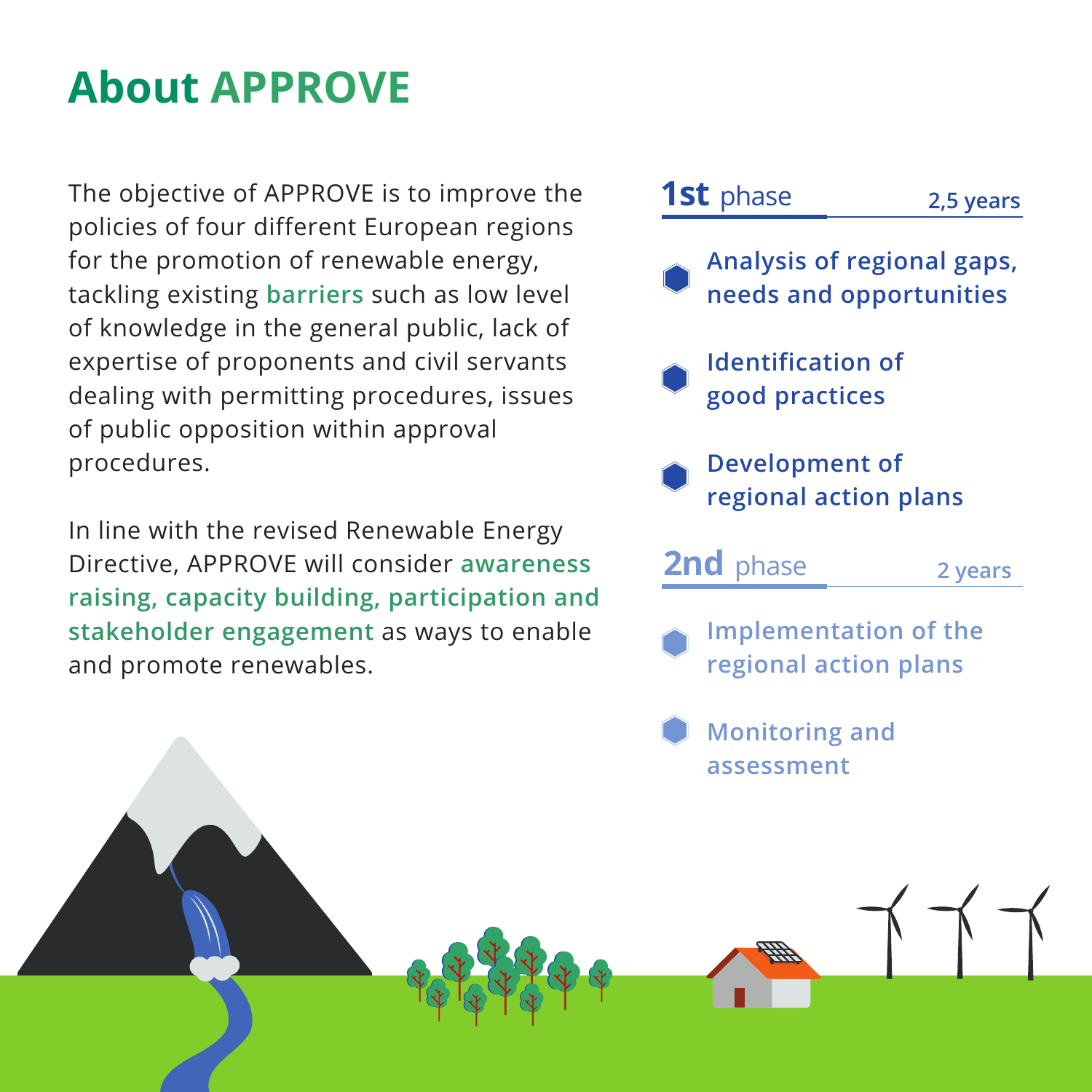APPROVE is based on a policy learning process through **interregional cooperation,** exchange of experience and involvement of regional stakeholder groups.

Each involved region will develop an **action plan** for the improvement of its EU Structural Funds operational programme (investment priorities related to TO4 "Supporting the shift towards a low-carbon economy in all sectors") and addressing regional innovation strategies for smart specialisation.